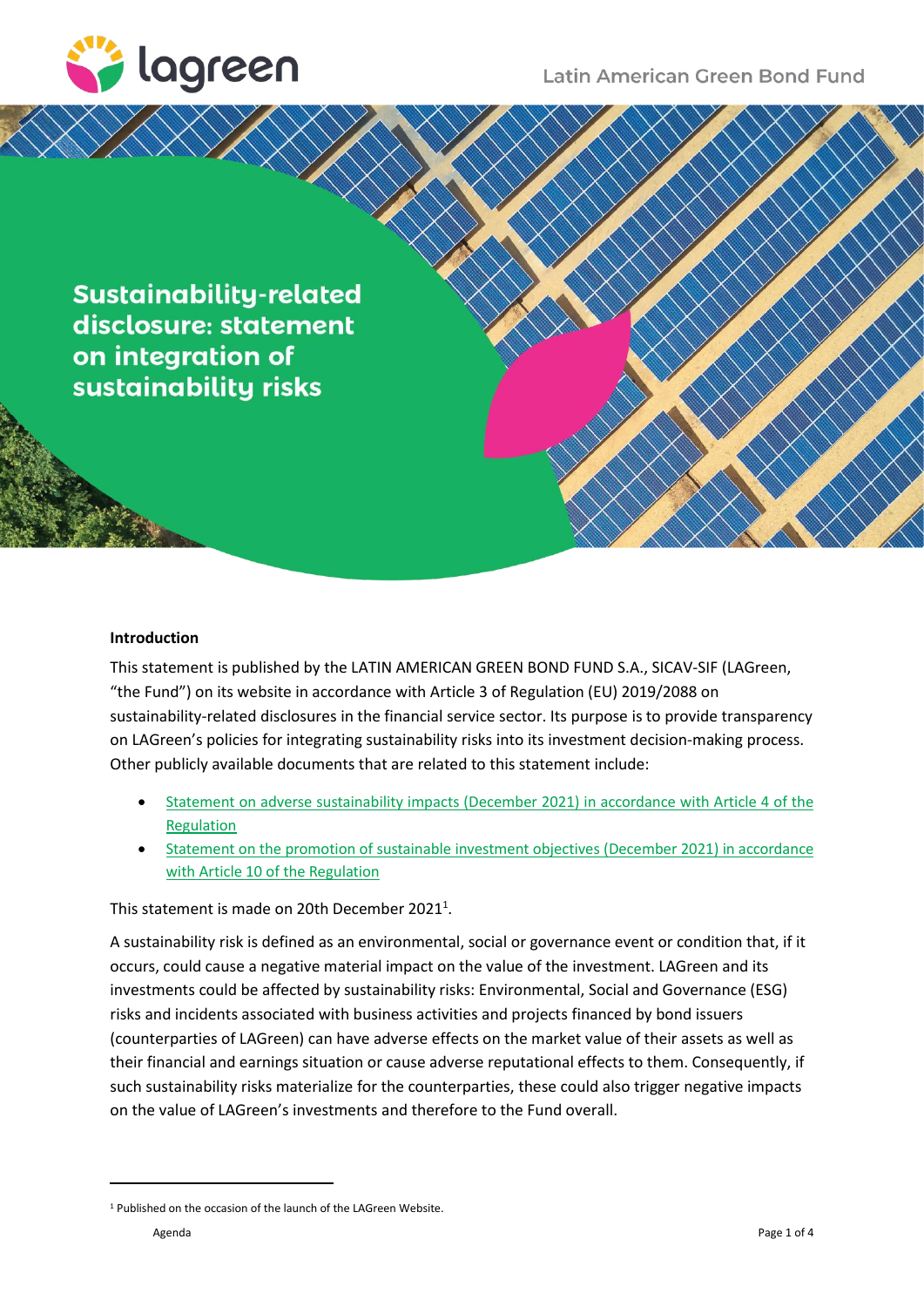

LAGreen's risk management processes (particularly in relation to credit risk management) incorporate the evaluation, ongoing monitoring and control of sustainability risks.

Sustainability risks are also addressed within the overall framework of reputational, legal and ESG risk management, benefiting from LAGreen's strong focus on delivering positive environmental and social impact and supporting good governance practices of the investees.

## **Context**

LAGreen promotes climate change mitigation and adaptation and the delivery of other environmental and societal benefits in Latin America. The Fund's investment strategy focuses primarily on investing in Green Bonds<sup>2</sup> but also encompasses other thematic fixed income products (such as Social Bonds and Sustainability Bonds) that contribute to international development priorities, including the UN Sustainable Development Goals (SDGs). LAGreen may also invest in other products such as green loans.

LAGreen will solely make investments into debt instruments whose proceeds are allocated to target countries and territories in Latin America eligible to receive official development assistance (ODA) and which are listed in the OECD DAC list of ODA recipients at the time of the respective investment.

The Green Bonds in which the fund invests must meet LAGreen's eligibility requirements and investment criteria as defined in the Investment Guidelines and in the ESG Policy. Furthermore, Green Bonds and issuers undergo a negative and positive screening and investments are monitored and managed based on internationally recognized ESG standards (such as the IFC Performance Standards, the ILO core conventions and the UN Guiding Principles on Business and Human Rights) for the identification, avoidance and mitigation of adverse impacts and ESG-related risks.

The Fund's investment strategy of focusing primarily on investing into Green Bonds means that the Fund inherently has limited exposure to potentially material sustainability risks through its investments. Nevertheless, national ESG regulations and enforcement in the emerging and transitional economies targeted by the Fund are sometimes weaker compared to developed markets and may be subject to change and reform, which could imply sustainability risks. Moreover, at the time of investing, the issuers may also have limited ESG management capacity and expertise.

## **Environmental, Social and Governance Risks**

LAGreen's ESG Policy places a priority on effectively managing – i.e., avoiding, minimizing and mitigating – ESG risks and impacts associated with its investments.

<sup>&</sup>lt;sup>2</sup> The term 'Green Bond' in this document is used as a generic term to cover various types of thematic bonds that follow the relevant International Capital Markets Association's principles or any equivalent standard.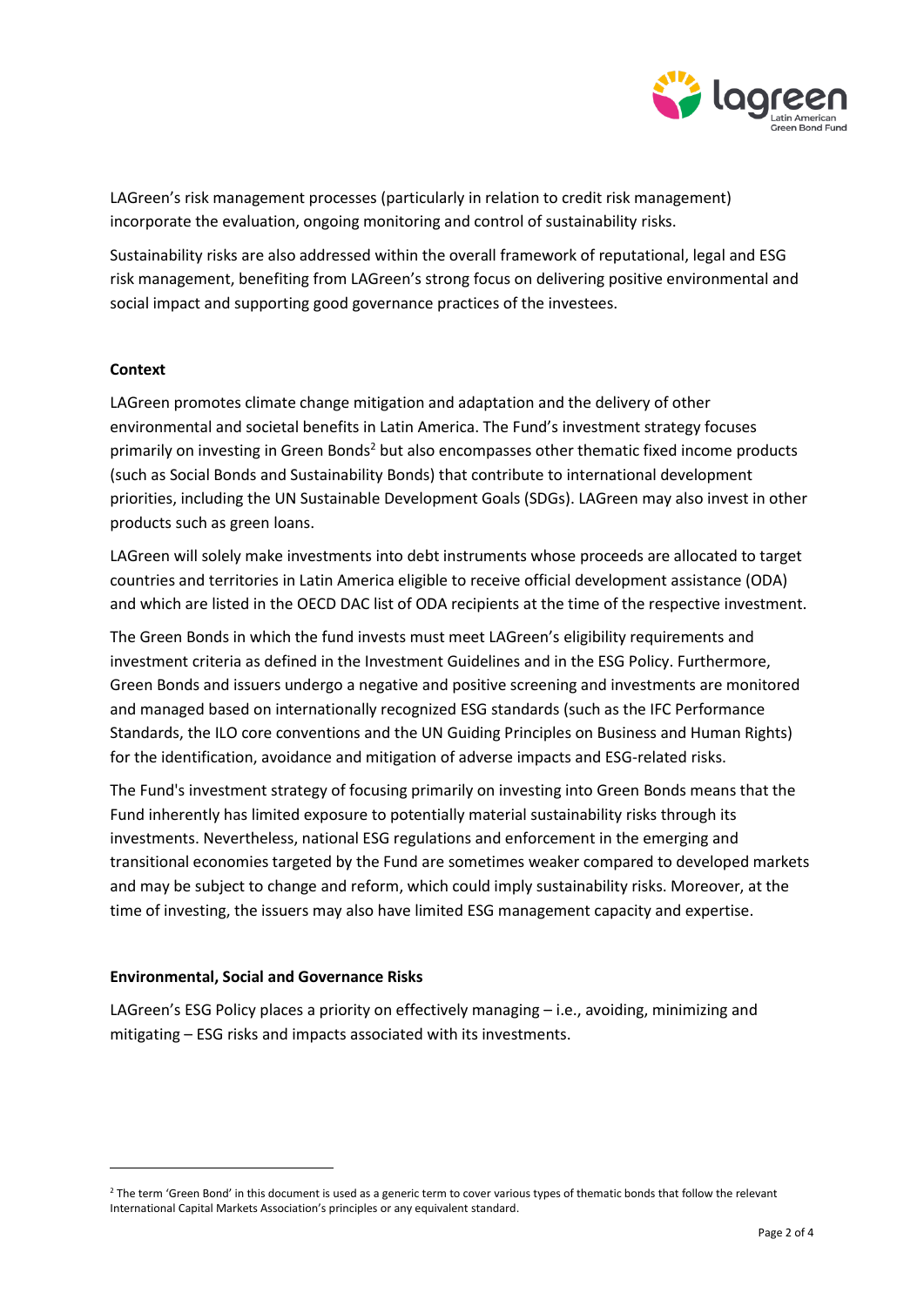

The Fund's Board of Directors has overall responsibility for setting the ESG Policy and overseeing its implementation, both directly and via the Investment Committee appointed by the Board. Primary responsibility for day-to-day operational implementation rests with the Fund Advisor<sup>3</sup>.

LAGreen expects issuers to use and/or on-lend the bond proceeds (for financial intermediaries) in compliance with the LAGreen Exclusion List. The LAGreen Exclusion List safeguards against the use of funding provided by LAGreen for activities with inherent or elevated sustainability risk, such asthose related to coal, oil and gas sectors, activities involving child or forced labor, activities associated with the destruction or impairment of areas particularly worthy of protection, among others. LAGreen expects issuers to establish an adequate Environmental & Social Management System (ESMS) commensurate with the level of environmental and social (E&S) risks of the eligible project categories that would be financed with LAGreen's support. Equally, issuers and recipients of bond proceeds (for financial intermediaries) are expected to carry out activities in compliance with national law and in a manner consistent with the IFC Performance Standards and good international industry practice, including relevant World Bank Group Environmental, Health and Safety Guidelines, where applicable. LAGreen is also committed to the core conventions of the International Labor Organization and the International Bill of Human Rights.

LAGreen's investments are subject to E&S screening and categorization. LAGreen's E&S categorization system is closely aligned with those employed as standard by IFC and other development finance institutions. The investment evaluation includes a risk-based E&S due diligence, customized according to the initial E&S risk categorization of the investment and the type of investment (e.g., primary bond issuance, secondary market bond, loan). The due diligence process includes the use of internal and external (publicly available) data to screen for and identify high-risk factors, which may impact the reputational and/or credit risk. Results of the E&S due diligence are presented to responsible decision-making bodies, whose investment decision includes the review of E&S risks. Investments that, in the opinion of the Investment Committee, carry significant residual E&S risks will be escalated to LAGreen's Board.

LAGreen performs risk-based ESG performance monitoring of Green Bonds and issuers (e.g., high-risk investees are monitored more intensively), through ESG information made available by the bond issuers and public information. Where appropriate, third party data providers or consultants may be engaged to support the monitoring of investments and/or to provide independent monitoring reports.

Engagement with issuers is considered by the Fund throughout the investment process. This engagement may address ESG matters and can serve to avoid and mitigate sustainability risks, while the Fund acknowledges that the depth of engagement will vary depending on the product and the Fund's degree of leverage in the transaction.

In addition, LAGreen operates a [communications and complaint mechanism](https://lagreen.lu/complaints/) to allow project affected persons or other stakeholders to raise concerns or grievances about the ESG aspects of LAGreen's investments. Potentially material sustainability risks of an investment, identified as a result of

<sup>&</sup>lt;sup>3</sup> LAGreen's Fund Advisor is the impact asset manager Finance in Motion.